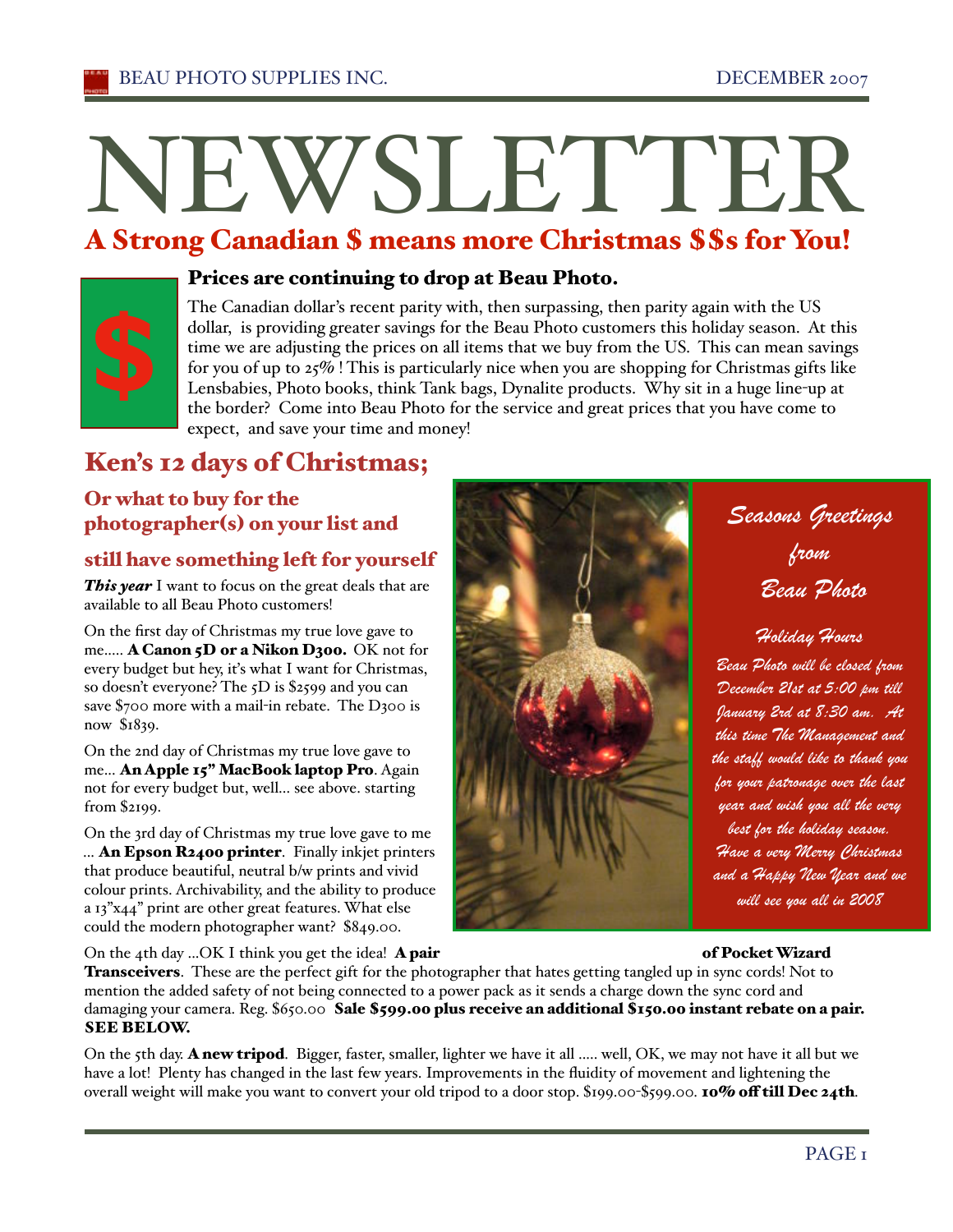On the 6th day. A Lensbaby. "Original", "2.0", "3G" or the new 3G Medium format. These cool little variable focus wonders are a great accessory for the wedding, event and product photographer. Bend the light and change the perspective! "The Original" now \$95.95 the "2.0" now only \$142.95 the "3G" now only \$286.95, the" 3G Medium format" only \$390.95

On the 7th day. An Expodisc. These little wonders will make your little photographer's Christmas. They make colour balancing a breeze. More time in front of the fire, roasting chestnuts and less time in front of the computer. Was \$139.95 **Now \$119.95** 

On the 8th day... **A Holga**. They are the world's greatest medium format plastic camera. They are a great way to change up the look of your photos. With its soft focus and vignetting at the edges, it really gives you a classic look! Holga CFN \$36.45, Holga FN \$31.05, Holga N \$23.50 till Dec 24th

On the 9th day... A mix of inkjet papers. This is a nice surprise because it allows the photographer(s) in the family to try a selection of media with different surfaces that he or she may never have tried. Be sure to make note of the printer before you come in as not all papers work well with all printers. \$22.00-\$82.75

On the 10th day... A D-SLR cleaning kit. The VisibleDust brush is indispensable for all D-SLR photographers to clean dust off the camera's sensor. Price depends on size of sensor. \$87.95-\$129.50. The Giottos Rocket blower is very powerful and looks like .... a rocket. Cool was \$17.50. now \$14.50

On the 11th day ... A Crumpler, KATA, think Tank or Lowepro bag. It's true. Photographers never have enough bags. Crumpler bags are funky, come in great colours (yes there are colours other than black) and are built to last. KATA, think Tank and Lowepro are the bags photographers can count on for quality, durability, design and the right price! Take 10 % off our already low prices till Christmas!

On the 12th day of Christmas my true love gave to meeeeeeeee. Besides a huge credit card bill, the best present of all, a **Beau Photo Gift certificate**. You can have them in any denomination with as many "0's" as you want. And you know those picky photographers will really get what they want, because they can pick it out for themselves.

Well that's it. I hope that helps and if not, well it's Christmas, it's supposed to be about dreams and miracles.

To end, I wish all of you and yours the very best for Christmas and the New Year. Ken

## Great Holiday specials from thinkTank

#### Buy an Airport International roller, get an AI Low Divider Set free!

Buy an Airport International roller between November 1, 2007 and January 1, 2008 and thinkTank will send you a AI Low Divider Kit for free. These dividers create enough space for most laptops inside the roller's locked main compartment

#### OR The Gear up for the New year Special!

To help you celebrate the holidays, should you order \$100 or more of Think Tank Photo gear on one order **think Tank** will send you a Lens Changer 75s (a \$32.95 value) for FREE. This lens case lets you carry your long zoom lenses, such as the 70-200 2.8, 80-200 2.8, 100-400, and 300 4, with the lens hood and tripod collar attached. See below for the conditions:

To receive the AI Low Divider Kit, or Lens Changer 75s download the coupon found at www.thinktankphoto.com/ couponai for the divider set or for the lens case go to www.thinktankphoto.com/coupon send it with proof of purchase to the address on the web site, or send an email to: customerservice@thinktankphoto.com. (Do not submit the coupon to Beau Photo.)

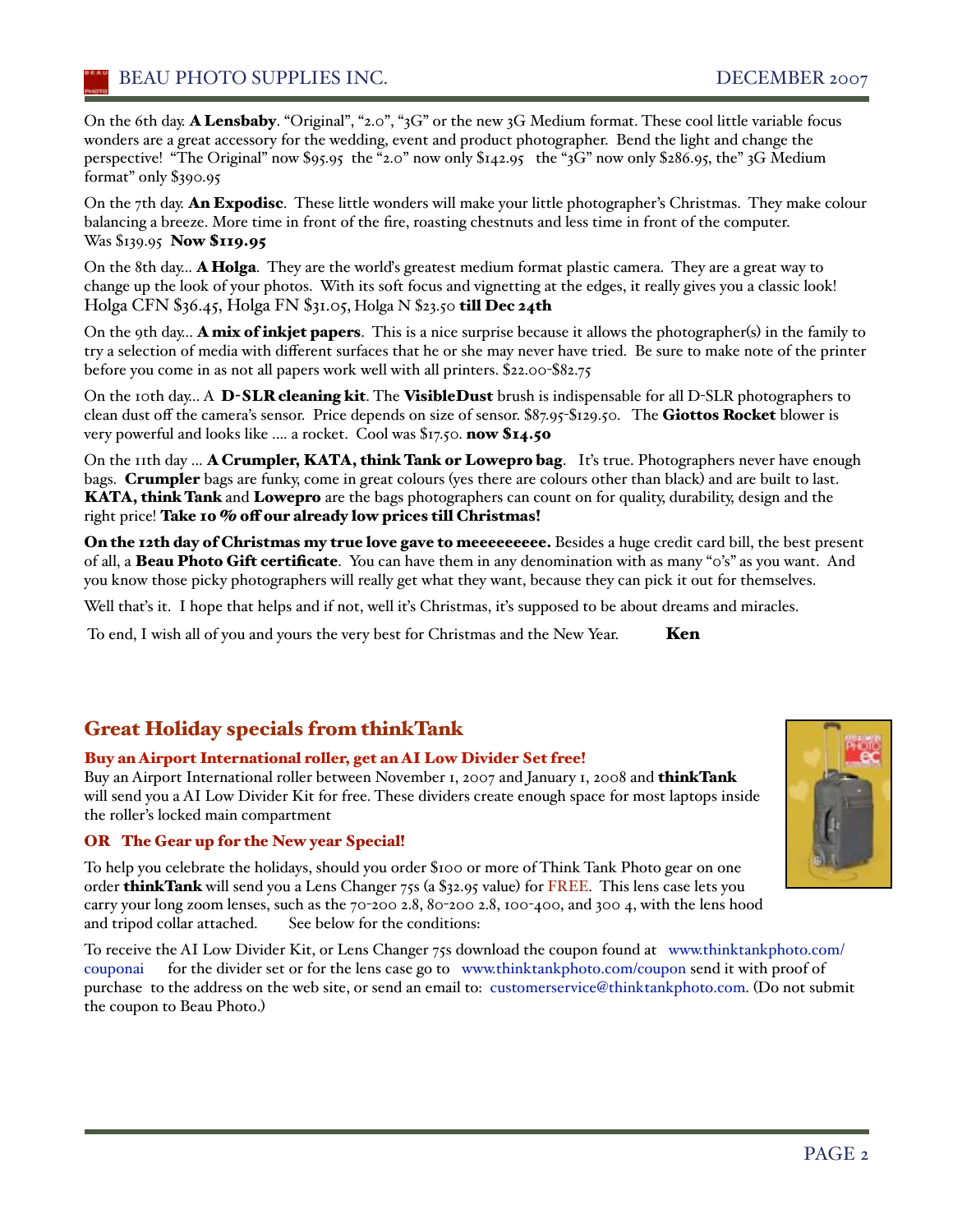# The longest sale ever!

### Pocket Wizards are still on sale .... till the end of December!

This has got to be the longest sale ever! The Pocket Wizard sale price has been extended once more! Besides the great price there are many reasons why you should buy a Pocket Wizard Transceiver. Here are just some of them: a range of 1600 feet, 4 channels, a sync speed of up to 1/250 (focal plane) 1/500 (leaf), a triggering speed of 12 f.p.s, weight: 6 oz. (with batteries). The PocketWizard Plus II is the first radio triggering system to offer Auto-Sensing Transceiver Technology. This technology analyzes the status of the miniphone jacks, camera hot shoe or the TEST button to determine which mode (Transmit or Receive) to set. By default, the Plus II is always in Receiver mode unless it senses a trigger pulse from a camera's hot shoe, then it quickly switches to a Transmitter. For shooting situations that may require the Auto-Sensing disabled, simply set the selector switch to "LOCAL" and the Plus II will only receive radio signals. Since the Plus II is a Transceiver, there's no need to worry about how many Transmitters or Receivers to bring with you on the shoot because iťs all-in-one. There has been no better time to become wireless! Pick up your Pocket Wizard Plus II Transceivers and save big ! Singles are on sale for \$319.00 and \$599.00 for a pair.



#### Beau Photo's Green News! BEAU

Hahnemühle Bamboo - spiritual photography using resourcesaving Fine Art paper

The traditional Hahnemühle paper mill has developed the worldwide **PHOTO** first Fine Art inkjet paper made from bamboo fibers. The natural

white paper with a warm tone combines spiritual photography with environmental considerations. "Bamboo 290" consists of fibers from highly renewable bamboo grass. Hahnemühle will donate a portion of the revenues to supporting environmental projects. This 23rd paper from the international award-winning Hahnemühle Digital FineArt Collection renders the sensual connection between art and paper palpable and visible.

In addition to its classy feel and elegant appearance, "Bamboo 290" possesses the image quality associated with Hahnemühle, achieved through its wide color gamut, extreme color density and sharpness as well as good contrast. The paper's natural basic tone makes it ideal for fine art prints with a warm hue.

For the first time ever Hahnemühle will, on the occasion of the launch of the new paper, support several environmental projects. Customers will in future be able to co-decide via Internet which project shall receive a contribution.

.For mort information on Hahnemüle and Hahnemühle paper go to http://www.hahnemuehle.com/site/us/798/home.html

PAGE<sub>3</sub>





### Ken **Product Sales and Purchasing**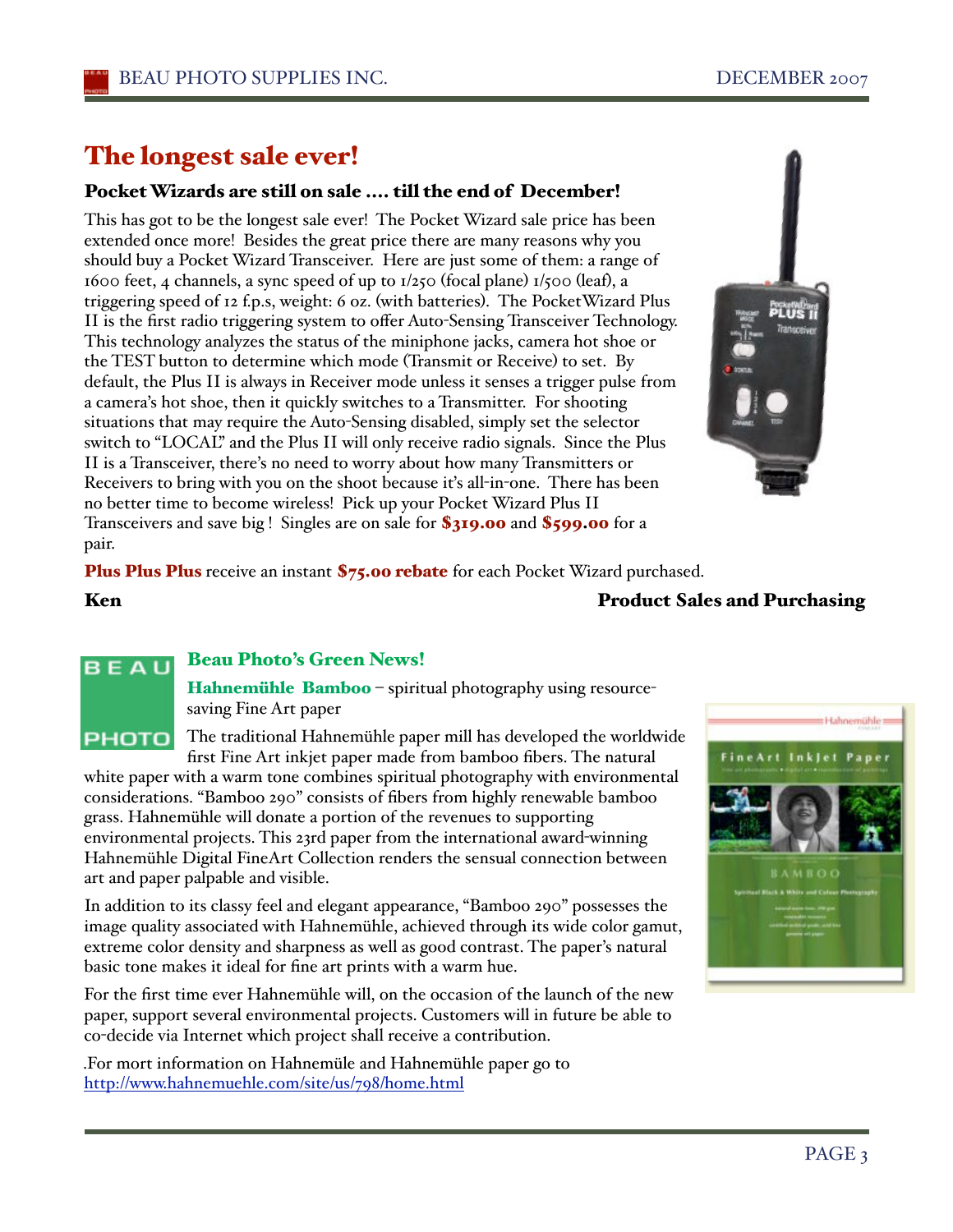### FILM AND PAPER NEWS

For the gift giving season, Holga CFN and Holga FN cameras will be 10% off the month of December! Price:

Holga CFN \$36.45 Holga FN \$31.05

### Moenkopi paper is here!

Moab By Legion Paper has just introduced Moenkopi, a traditional Japanese Washi paper for archival ink jet printers. Washi paper is made from durable and environmentally friendly fibers such as Kozo (mulberry). This particular method of paper making has been in existence for over 14 centuries. Now you can use Washi paper with your inkjet printer!



There are three papers to choose from the Moenkopi line:

**Kozo** - A smooth surface paper which has a 110 gsm weight.

Unryu - This paper contains long course fibers on the Kozo mould which creates a decorative texurized appearance. The word Unryu literally translates as 'cloud dragon paper'. The weight is 55 gsm.

Bizan - Each sheet is handmade at the Awagami mill in Tokushima, Japan. The paper is a combination of Kozo and Hemp fibers. The weight of this paper is 300 gsm.

The Moenkopi products range in A4 and A3+ sizes.

### Krista-Belle Stewart Film and Paper Department

# Renaissance Albums

#### \* UPGRADES AND ADDITIONS FORTHE NEWYEAR\*

So here is a short run down of some new products that will become available in 2008.

\* Library bound and Milano albums will be available in a variety of different suedes and silks.

\* Self mount Ventura albums will be available in new sizes and different materials. Sizes will start at 2x3 and go up to 12x12.

\* Renaissance self mount albums with now be called Hudson albums and will be available in a range of new colors.

As for the digital side of things, Renaissance the Book albums will also have some upgrades and additions starting in the New Year. Starting a month or so ago the gap in between the Fine Art pages has been reduced by more than half and soon the pages of the Mercer and Soho style albums will be upgraded to a premium white core. A new clear polyurethane cover option will also be available.

To start with, all these new products will be special order items. We will be bringing in new samples of these products in the near future along with our new pricing for 2008.

#### Ola Renaissance Albums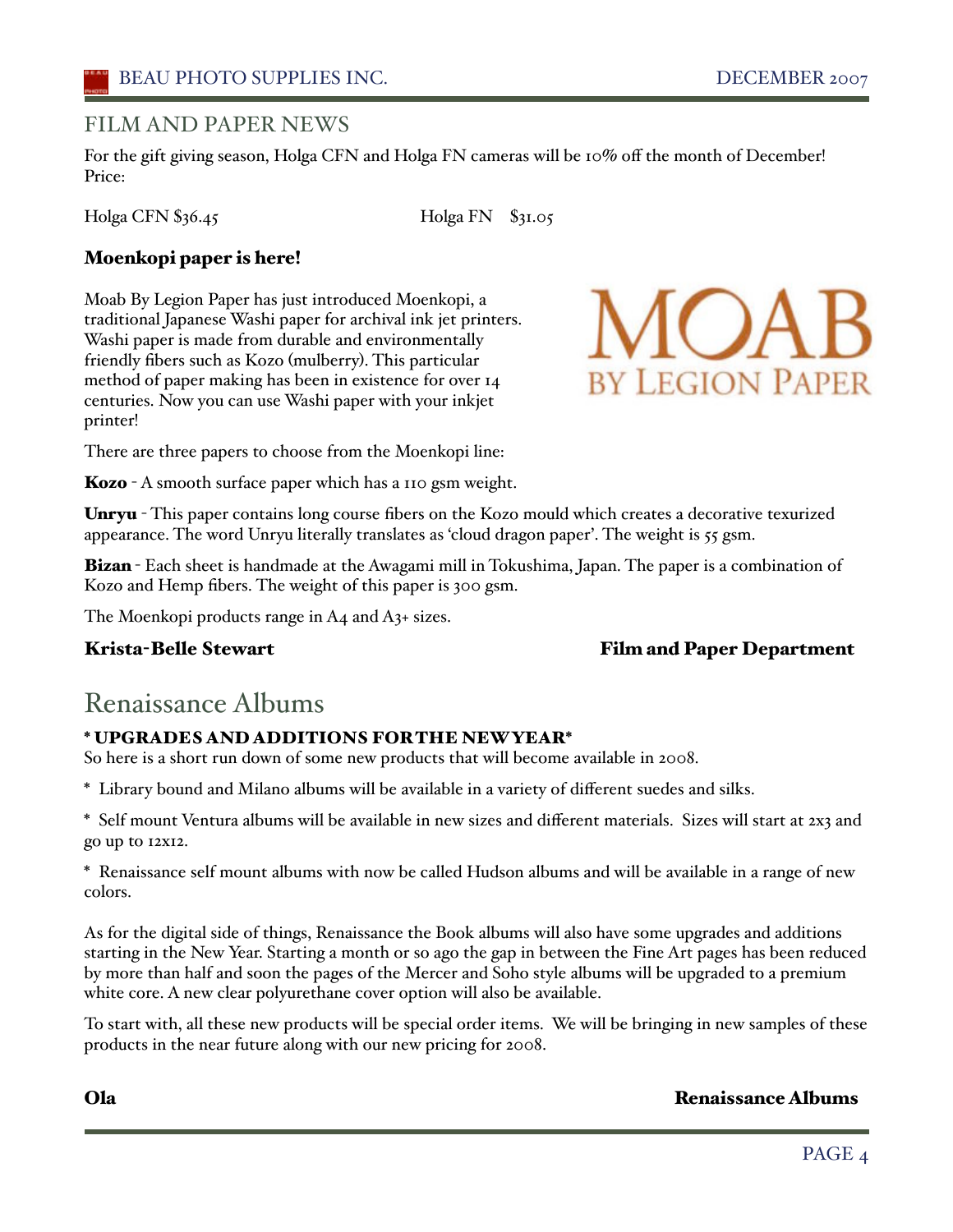## HOPE IN THE SHADOWS

The Hope In the Shadows calendar is now on sale at Beau Photo:

Organized by the Pivot Legal Society, the calendar allows Downtown East-side residents a chance to express themselves through photography. Photographs from the 2008 calendar were selected from more than 4000 images taken on single use cameras by 200 residents.

Here at Beau Photo the price is \$20.00 and all the proceeds go back to Pivot to cover the printing and development costs, prize money for winners who got their photographs in the calendar, and training to 200 street sellers.

Pick one up today iťs nice socially conscience Christmas gift and a great way to give back.

# NEWS FROM THE BACK

#### Camera News:

Canon and Nikon have both dropped prices on just about everything . The Canon 5D has dropped again and is now \$2599.00. The 5D and a wide selection of lenses, flashes and accessories are included in Canon's mail-in rebate. Check www.Canon.ca for details or follow the Canon link from www.beauphoto.com. We still have a couple of Canon 30D camera bodies left and they are on sale for \$850.00.

Dynalite has a promotion on until the end of December. If you buy the 4040 flash head (\$585.70), you will receive a free 18 inch beauty dish. If you buy their 2040 flash head you will receive a free 40inch umbrella.

We have a used **Hensel** 1200 Porty kit for \$850.00. If you're doing location work this battery operated unit will give you the light you need.

From rentals we have a used Canon 300 f2.8 for \$2500.00 .

Here are some other items of interest in our used section:

Canon 14mm f2.8 for \$ 700.00.

Canon 550 EX for \$250.00.

Nikon 300mm for \$695.00.

Nikon 14mm for \$800.00.

Hasselblad C with 80mm lens and A12 back for \$800.00.

Norman 800 Watt power pack with 2-LH2400 flash heads for\$1200.00.

#### Ron

Pro Sales



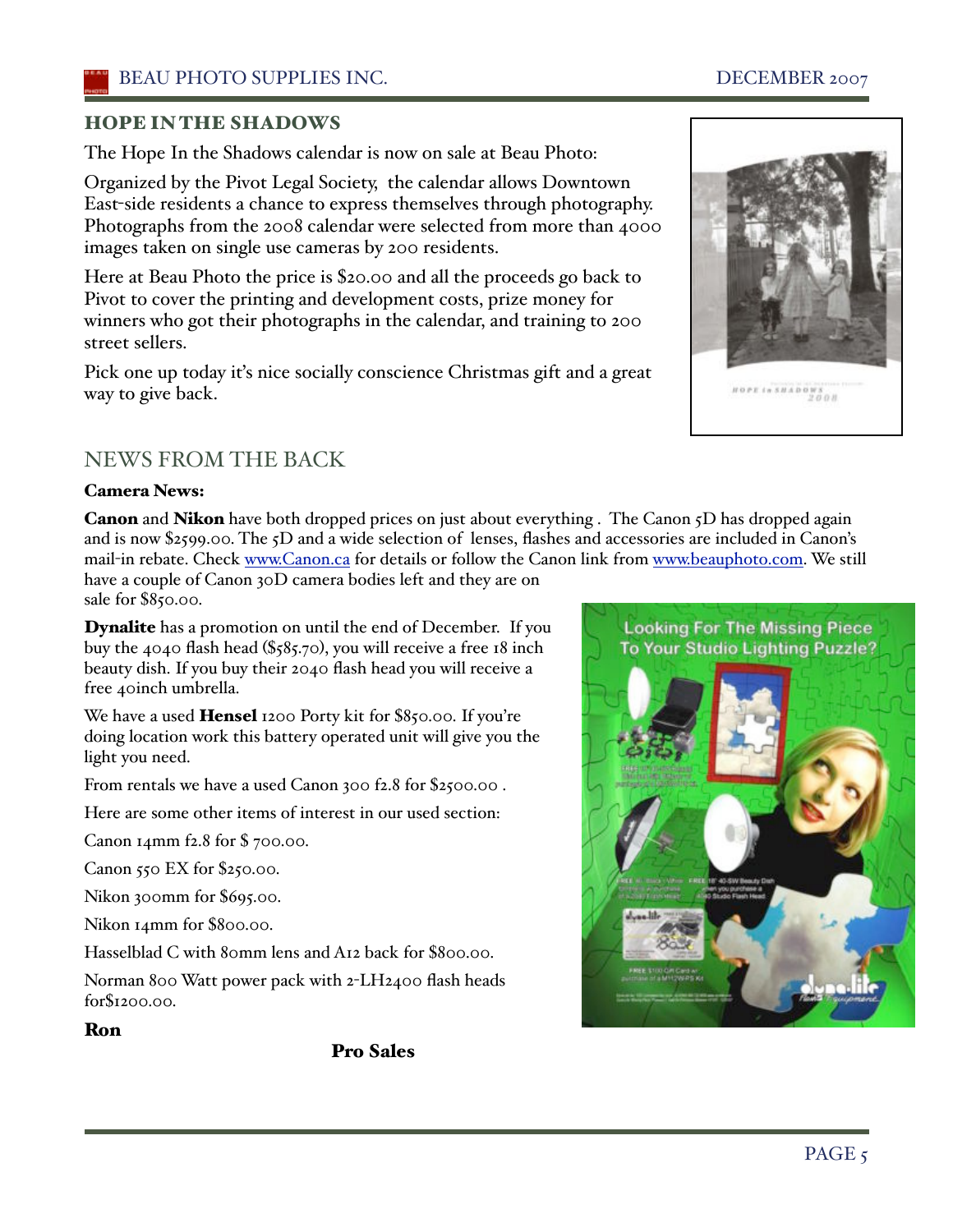# RENTAL NEWS!

In case you haven't seen the ads on t.v. and the decorations in the stores, the holidays are arriving soon. This means a good deal for rental customers who are thinking of trying out something a little different or who want to plan a big shoot. Since Beau Photo is closed from December 22nd until January 2nd, you can pick up your rental on December 21st at any time (special for this Friday only, usually weekend pick up is after 1PM) and return it on Wednesday by noon - you keep the equipment for 11 days and only pay a 2 day rental fee! This is a great opportunity to really spend some time with studio lighting or a digital camera and improve your technical skills, or work on that personal project you keep putting off. Be sure to book ahead since it's usually a very busy rental day. By then we should have a few new monohead kits from Profoto in. They fit all Profoto accessories and have that great light quality that Profoto is known for. We are also hopeful that the new Nikon D300 will be in, see Mike's write-up in the September newsletter for information on this camera. If you just want to rent something you've never used before, give us a call and we can offer some suggestions.

Happy Holidays from Kathy and Patricia in the rental department!

## Kathy Rentals

# DIGITAL NEWS

So, with Christmas just around the corner, what are you going to buy for that loved one, or even for yourself? Well, I'm not going to try to come up with twelve days of Christmas worth of ideas, but here are a few, ranging from high to low...

# Hasselblad H3D/39 (\$9,000 off sale - only \$24,995)

Now that we have received our new demo H3D/39 II (introduced in the October newsletter), we will be selling off our demørental H<sub>3</sub>D/39. The most recent price on a new H<sub>3</sub>D/39 was \$32,000 (and the new H3D/39 II is \$34,000) but our demo unit can be yours for only \$24,995 with the full 1 year factory warranty in place! That is a savings of over \$9,000 compared to the new series II H3D/39! The kit we are selling includes the following:

- Hasselblad H3 medium format digital body
- HVD90x Viewfinder (no plastic focusing screen mask needed)
- Hasselblad H3D 39Mp Digital Back
- $HC$  80mm  $f/2.8$  Lens
- Li-Ion Battery Pack/Grip with charger
- 2Gb SanDisk CompactFlash card
- 10 foot Firewire 800/400 cable
- software, misc cables etc.

With the new firmware upgrades seen in FlexColor v4.8.1 and the upcoming Phocus software, all the new on-camera control versatility of the series II H3D cameras is also available in the original H3D cameras, like the demo we are selling. Should you wish for more than the standard 1 year warranty, extended warranties can also still be purchased. At this price, it won't last long, so call to discuss this special as soon as possible!

# ColorVision Spyder3 Elite \$299 – Limited Upgrade Promo 20% off

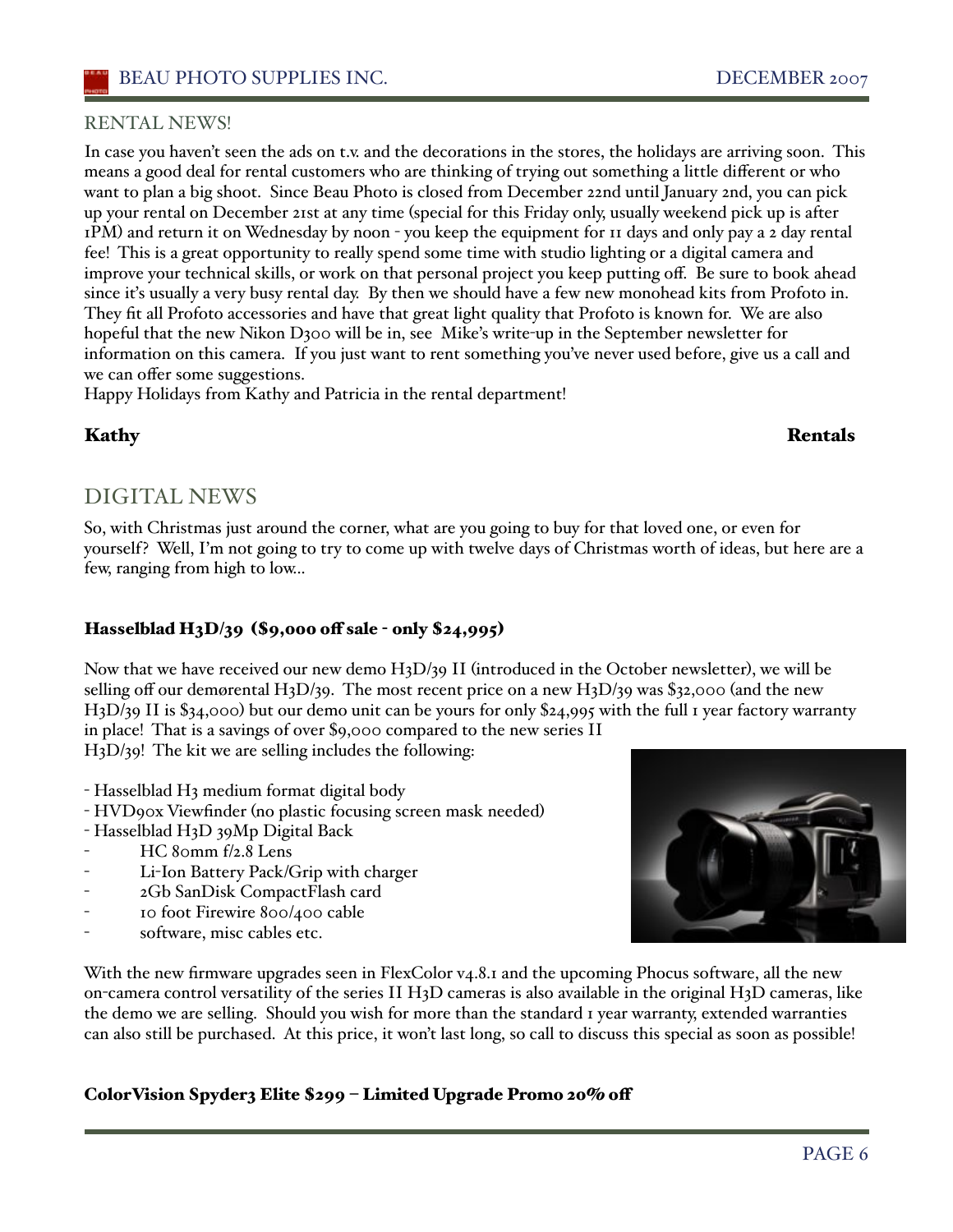New from ColorVision are several upgraded monitor calibration tools. The Spyder3 Elite, the top end model which replaces the Spyder2 PRO (on clearance sale now for \$225), should start shipping into Canada near the middle of December. The Spyder3 puck is improved over the Spyder2, offering greater precision and consistency and the software has been upgraded as well with an easier to navigate interface and improved tools. I have been beta testing this product for ColorVision for some time prior to its announcement and I am very impressed with the calibration quality so far. Please note that if you have a CRT, at present the Spyder2 PRO will actually yield a better calibration. This is a known issue with the Spyder3 Elite and is being worked on in software.

We have made a special arrangement with ColorVision and will be offering the first 30 people, who have bought a Spyder2 PRO calibrator from us in the past, a special 20% discount! You will need to bring in your Beau Photo sales invoice as well as the Spyder2 PRO calibrator itself, so that we can record the unit's serial number and provide it for verification to ColorVision. The first 30 people who contact us will get the new Spyder3 Elite for an upgrade price of only \$239! And you get to keep your old unit to sell, give as a gift etc.

Following close behind, will be the Spyder3 Pro model. This model will replace the Spyder2 Suite and will sell for \$179. Our final remaining Spyder2 Suite packages are available on sale for \$149.

Lastly, there will also be some new printer calibration bundles with the Spyder3 PRINT calibrator (the new name for the PrintFIX PRO 2) – stay tuned for our January newsletter for more info on those. In anticipation, we are putting our current PrintFIX PRO units on sale but please note that there are no changes, other than the name, to the new printer calibration products, so can get the same thing, in older packaging, at a significant savings! Well, okay that is not quite true: you do get a new "Spyder Guide" that helps line things up when reading printer patches and a slick new carrying case. However the all important Datacolor Model 1005 spectro-colorimeter is unchanged from the previous models and the updated software can be downloaded and used as well. Here are our clearance prices on the existing packages, where you save \$80 compared to the new models:

PrintFIX PRO 2 - \$419 PrintFIX PRO 2 Suite (with Spyder2 PRO) - \$ 529

Quantities on these are very limited so shop early!

#### Lexar Memory Card Sale !

Memory cards make great stocking stuffers, so we have decided to have a little Christmas sale. Check out the following specials...

Lexar 1Gb 133x SD - \$ 36.50

Lexar 2Gb 300x CF - \$ 68.50

Lexar 4Gb 300x CF - \$ 118.50

Lexar Pro UDMA FW800 CF Card Reader - \$ 78.50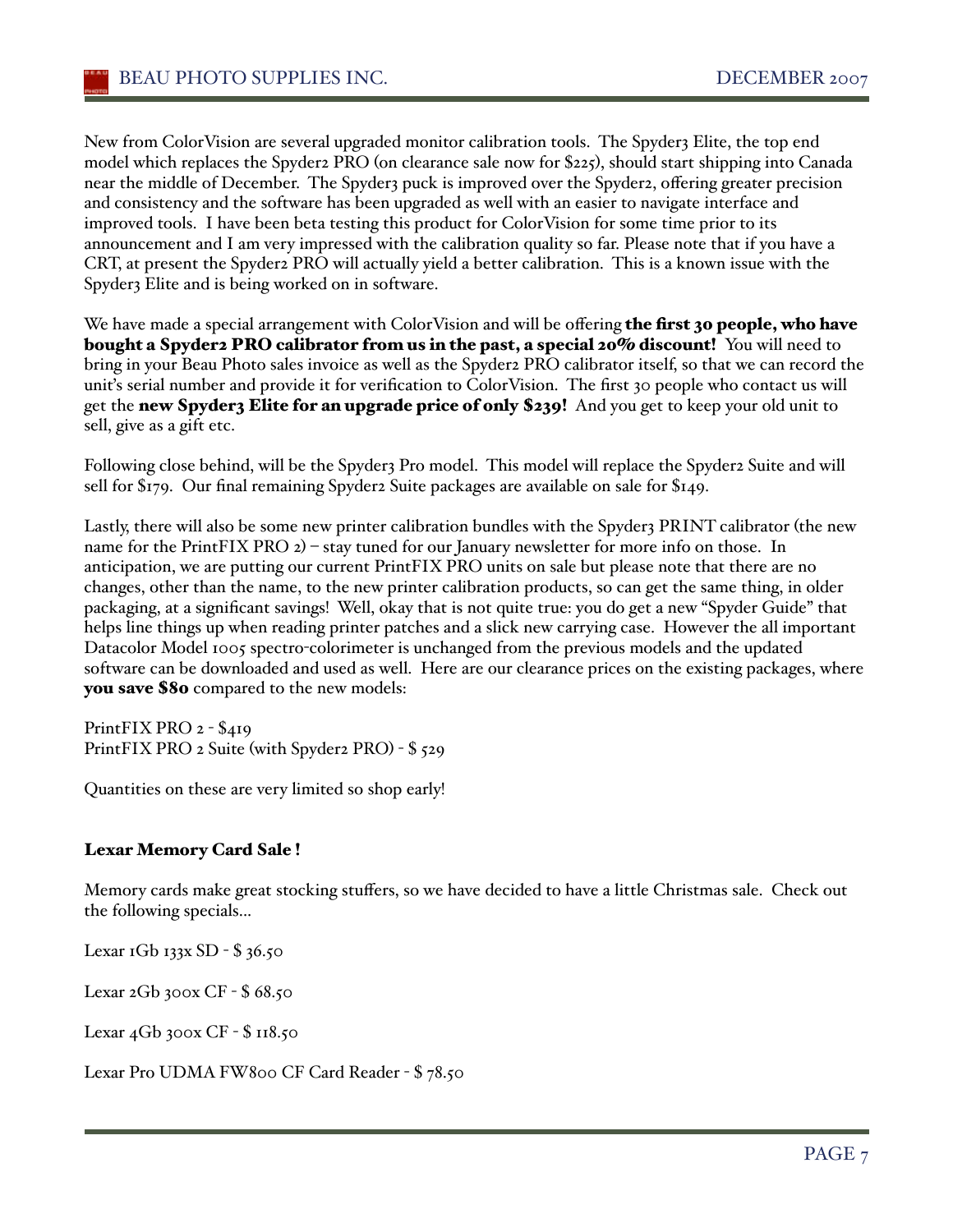#### Update: Canon 1D Mark III Focus Issue

Any owners of Canon's 1D Mark III are probably aware of the potential issues that this camera may have in certain types of focus-tracking situations. While by and large, most of our customers have been very happy with the camera, there have indeed been a few instances where erratic focusing has been noted. Canon has done several things to address this problem. First, they are replacing the camera's sub-mirror assembly (which directs light to the focus sensors) under warranty and secondly, they just announced a firmware update (v1.1.3) which also addresses other aspects of this problem. Finally, all new cameras shipping will now have these issues resolved as well, including the brand-new 1Ds Mark III - which is based on the same body as the 1D Mark III. Call us for more information on how to get your body serviced by Canon Canada.

#### Update: Adobe Camera Raw v4.3 and Lightroom v1.3

These recently released free updates from Adobe bring compatibility with raw files from many new cameras, notably the Nikon D300 & D3, the Canon 1Ds Mark III & PowerShot G9 and now also supports the sRAW file format from Canon's EOS-40D, 1D Mark III and 1Ds Mark III. Other tweaks are present as well, including further refinements to the software's noise-reduction - thank goodness! Please note that in order to use Camera Raw v4.3 to support these new cameras, you do need to have Photoshop CS3. This new plugin will not work in CS2, CS or previous versions of Photoshop - for that matter, no Camera Raw versions since v4.0 do either. A workaround is to download Adobe's free DNG converter and convert your raw files to Adobe's open DNG format. You can then open these converted raw files in Photoshop versions as old as v7.0 and still get the benefits of shooting raw.

#### Full Resolution Image Galleries: Nikon D3 and Canon 1Ds Mark III

I was fortunate enough to do some extensive testing with Nikon's amazing new D3 as well as Canon's new 1Ds Mark III. I have posted two different image galleries to Beau Photo's website with "Zoomify" links that enable you to see the images at a full 100% magnification. You can zoom and pan around, similar to Google Maps, and check out the amazing image quality of these two new flagship cameras. Metadata can be seen for each image in both galleries

The Nikon D3 gallery images were all shot between ISO 3,200 and ISO 12,800, hand-held (no tripod!) on a rainy night in Vancouver. Note the processing notes at the beginning of the gallery: no luminance noisereduction was performed on any of these extremely high ISO images! Our Nikon rep accompanied me on this shoot and he can be seen in several of my photos, also shooting with another  $D_3$  body:

#### http://www.beauphoto.com/galleries/rainyD3\_zoom/

The Canon 1Ds Mark III gallery consists of images that I shot on a brief jaunt to Granville Island during the day and an evening shooting from the Granville Bridge: http://www.beauphoto.com/galleries/1DsMkIII/

Thanks to both Nikon and Canon for allowing Beau Photo to test and demonstrate these preproduction cameras!

We are: Beau Photo Supplies Inc. 1520 West 6th Avenue, Vancouver, B.C. Canada V6J 1R2 Tel: 604 734 7771Fax: 604 734 7730 www.beauphoto.com